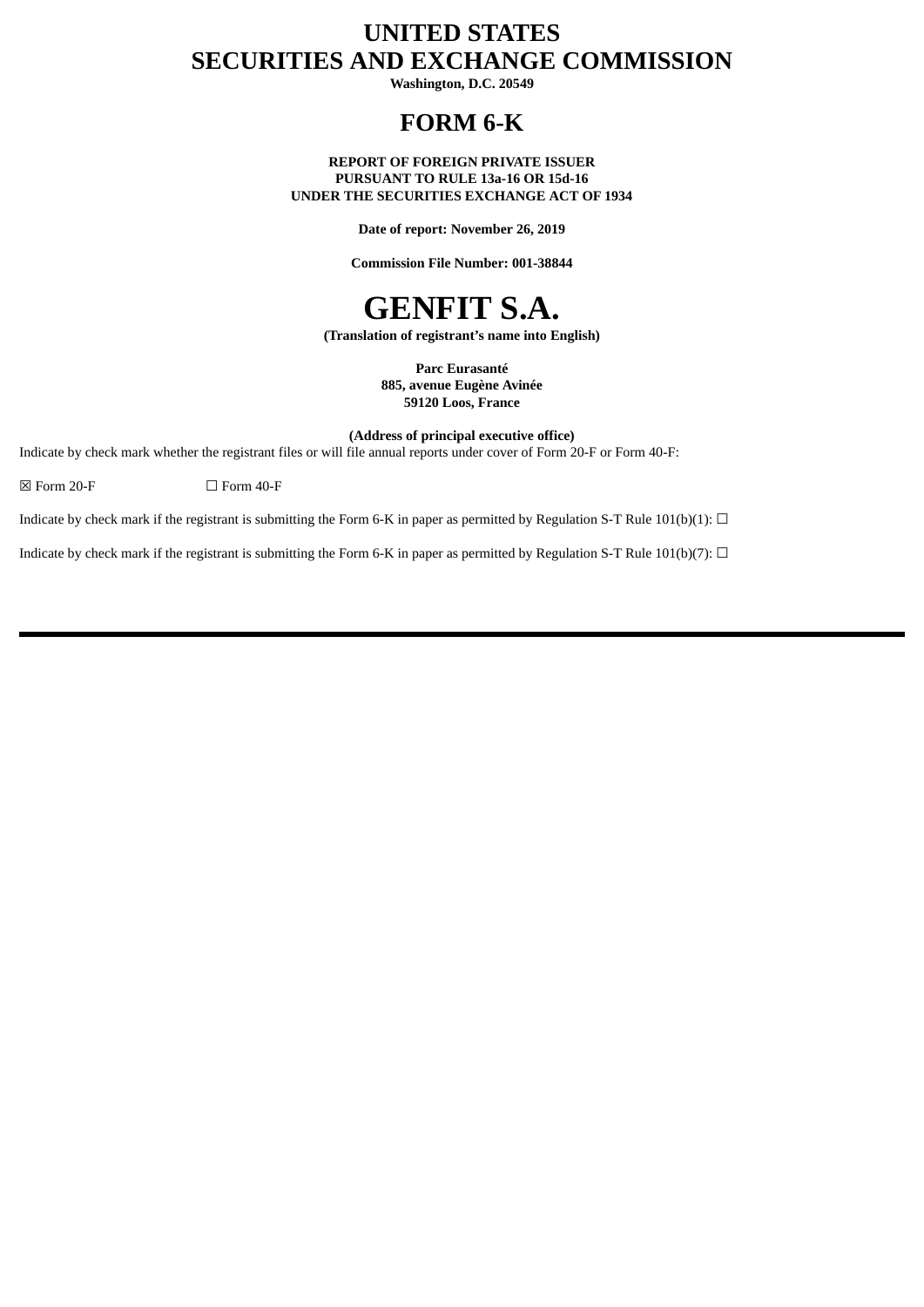99.1 Press Release dated November 26, 2019.

**Exhibit Description**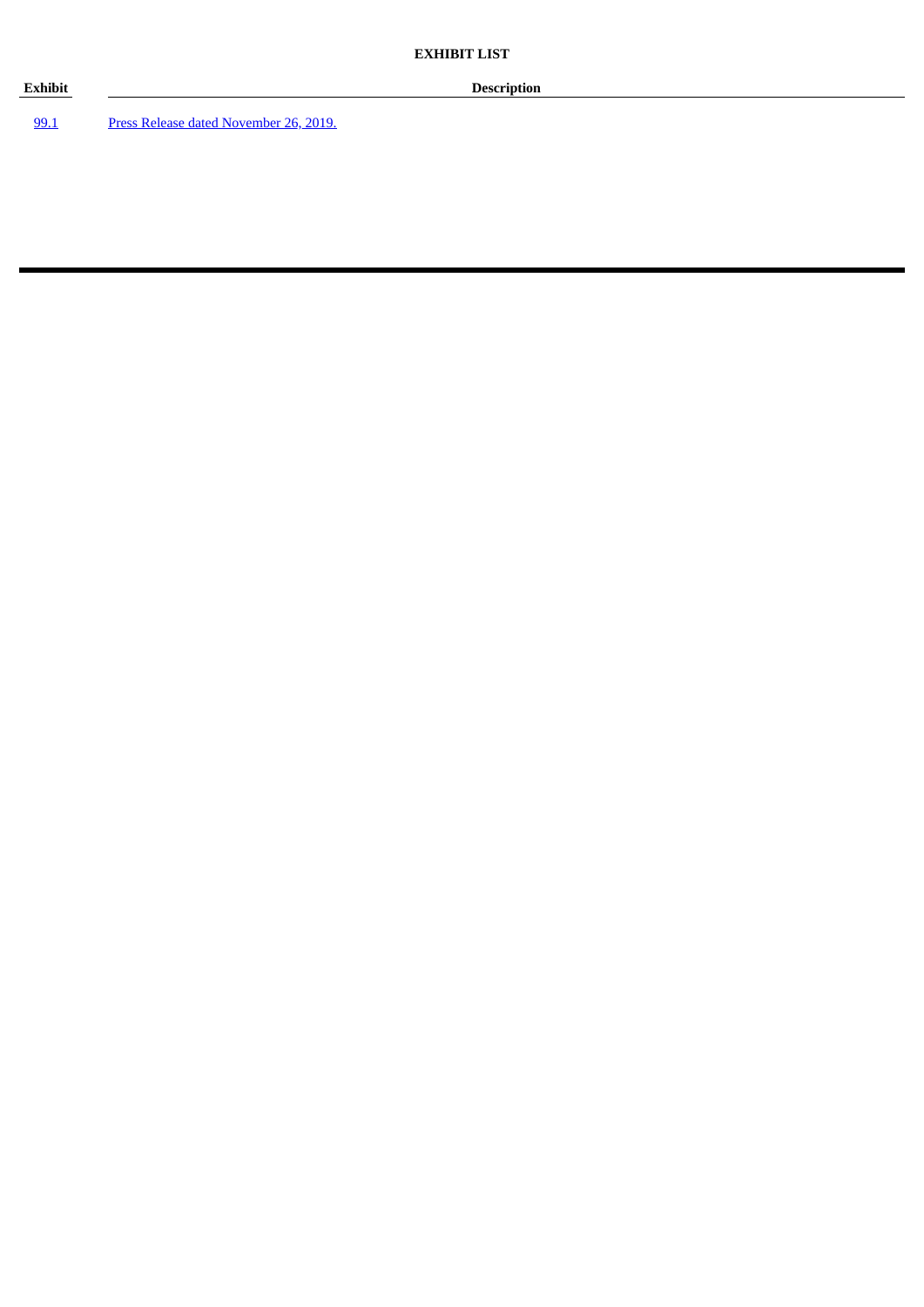#### **SIGNATURES**

Pursuant to the requirements of the Securities Exchange Act of 1934, the registrant has duly caused this report to be signed on its behalf by the undersigned, thereunto duly authorized.

#### **GENFIT S.A.**

Date: November 26, 2019 **By:** /s/ Pascal PRIGENT

Name: Pascal PRIGENT Title: Chief Executive Officer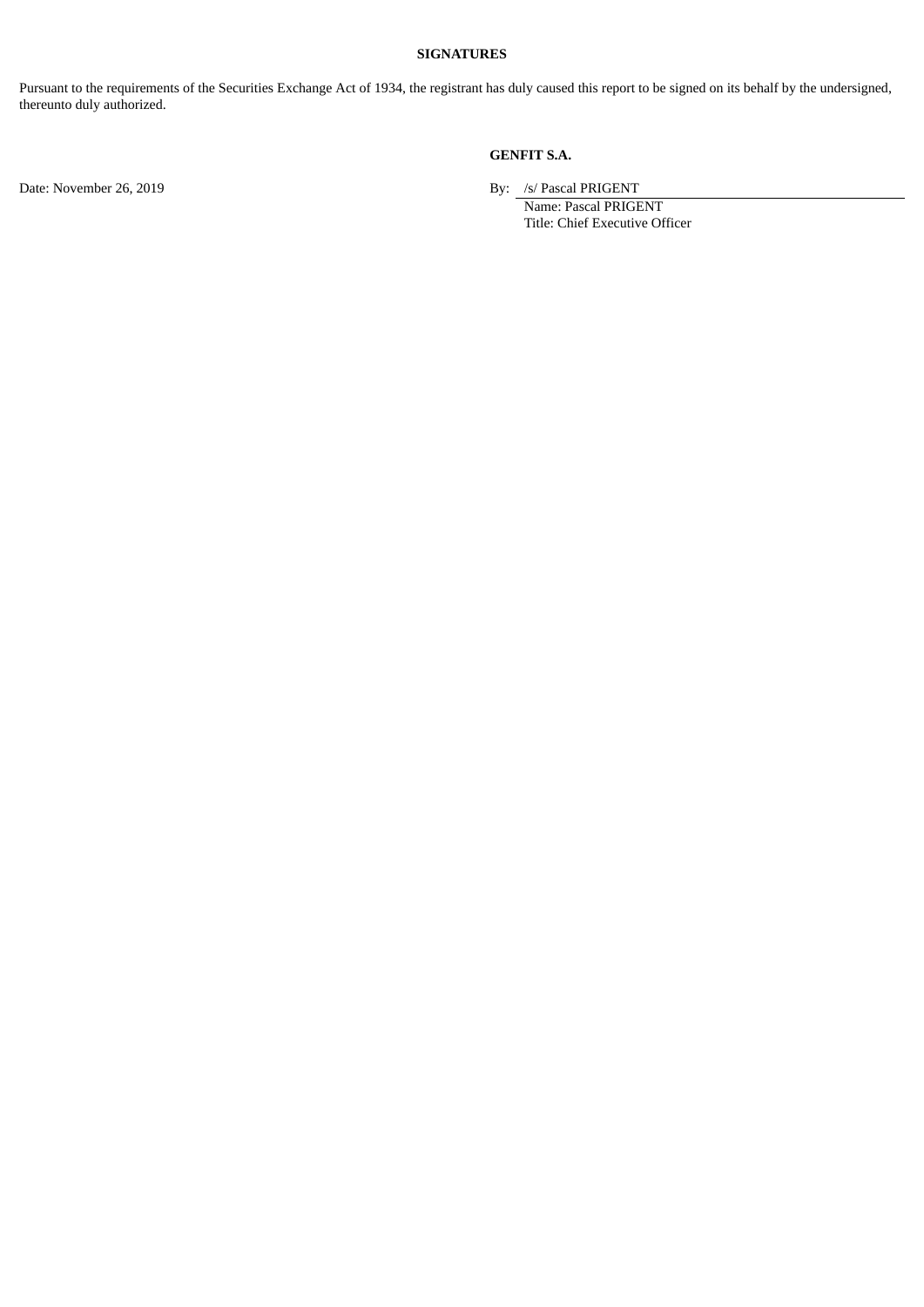#### **GENFIT: Positive 42-month DSMB Recommendation for Continuation of Phase 3 RESOLVE-IT Study of Elafibranor in NASH**

- **Data Safety Monitoring Board (DSMB) recommends the continuation of the RESOLVE-IT clinical trial without any modifications, based on the pre-planned review of safety data**
- **DSMB guidance remains consistent, supporting favorable safety profile of elafibranor**

**Lille (France), Cambridge (Massachusetts, United States), November 26, 2019** – **GENFIT (Euronext: GNFT – Nasdaq: GNFT)** a late-stage biopharmaceutical company dedicated to the discovery and development of innovative therapeutic and diagnostic solutions in metabolic and liver related diseases, today announced that the Data Safety Monitoring Board (DSMB) issued a positive recommendation for the continuation, without any modifications, of the RESOLVE-IT Phase 3 trial evaluating elafibranor in NASH.

The 42-month DSMB safety review supports GENFIT's continuation of the RESOLVE-IT study. This DSMB recommendation marks the seventh review with no safety signals that would justify modification or discontinuation of the study, including review of safety data from patients in the study who have received elafibranor for as long as three years.

Drugs such as elafibranor, a PPAR α/δ agonist, and seladelpar, a PPAR δ agonist, target nuclear receptors, which can exhibit variability in terms of safety, potency, and efficacy. In trials with elafibranor to date, there have been no issues with interface hepatitis. Elafibranor has achieved about 2000 collective years of human exposure across its clinical development program in Phases 1-3, and DSMB reviews of elafibranor safety and tolerability data have supported continuation of the ongoing Phase 3 RESOLVE-IT study without any modification.

This most recent DSMB recommendation supports that elafibranor is generally safe and well tolerated in completed and ongoing clinical studies, which is critical for drug candidates that are aimed to treat chronic diseases such as NASH or PBC. Top-line interim results from the Phase 3, RESOLVE-IT trial, based on the primary endpoint of NASH resolution without worsening of fibrosis, are expected to be announced in Q1 2020. If positive, GENFIT aims to file a new drug application (NDA) with the U.S. Food and Drug Administration (FDA) and the European Medicines Agency (EMA) by the end of 2020. Elafibranor has received fast track designation from the FDA for the treatment of NASH. If approved, elafibranor could be the first approved therapy for resolution of NASH without worsening of fibrosis.

"*This seventh, favorable DSMB review is further confirmation that our RESOLVE-IT trial can continue without modification, keeping us on track for an NDA filing by the end of 2020. It strengthens our confidence that elafibranor is generally safe and well tolerated, which is paramount for drugs that are intended to treat a chronic and silent disease such as NASH. We hold great hope for elafibranor based upon safety and efficacy data in the GOLDEN-505 study and based upon available safety data from the ongoing Phase 3 RESOLVE-IT trial,* commented Dr. Carol Addy, Chief Medical Officer at GENFIT*. Taken together, this is supportive of continuing with our Phase 3 RESOLVE-IT trial in NASH, initiating our combination program in NASH to evaluate elafibranor when administered with an SGLT2 inhibitor or a GLP-1 receptor agonist, as well as the continuation of our therapeutic program in primary biliary cholangitis (PBC)."* 

#### **ABOUT RESOLVE-IT**

RESOLVE-IT is a phase 3 study evaluating the efficacy and safety of elafibranor 120mg versus placebo in patients with nonalcoholic steatohepatitis (NASH) and fibrosis. It is a multicenter, randomized, double-blind, placebo-controlled study with 2 arms. It is conducted under Subpart H (FDA) and conditional approval (EMA). Treatment duration until interim analysis for accelerated approval is 72 weeks.

#### **ABOUT ELAFIBRANOR**

Elafibranor, GENFIT's lead pipeline therapeutic candidate, has been developed to treat, in particular, nonalcoholic steatohepatitis (NASH), for which it has been granted Fast Track Designation by FDA. Elafibranor is an oral, once-daily, first-in-class drug acting via dual agonism of peroxisome proliferator-activated alpha/delta receptors GENFIT believes, based on clinical results to date, that elafibranor has the potential to address multiple facets of NASH, including liver inflammation/injury, insulin sensitivity, and lipid/metabolic parameters. Phase 2 clinical trial results have also shown that elafibranor may be an effective treatment for PBC, a chronic liver disease. Elafibranor was granted a Breakthrough Therapy Designation by FDA in this indication.

#### **ABOUT NASH**

NASH is a liver disease characterized by an accumulation of fat (lipid droplets), along with inflammation and degeneration of hepatocytes. The disease is associated with an increased risk of cardiovascular disease along with long-term risk for progression to cirrhosis, leading to liver insufficiency and potential progression to liver cancer. NASH is a serious disease that often carries no symptoms in its early stages, but if left untreated can result in cirrhosis, cancer, and the need for liver transplant. The prevalence of NASH is rapidly increasing as a result of the growing obesity and diabetes epidemics and is believed to affect as much as 12 percent of people in the U.S. and six percent worldwide.

#### **ABOUT PBC**